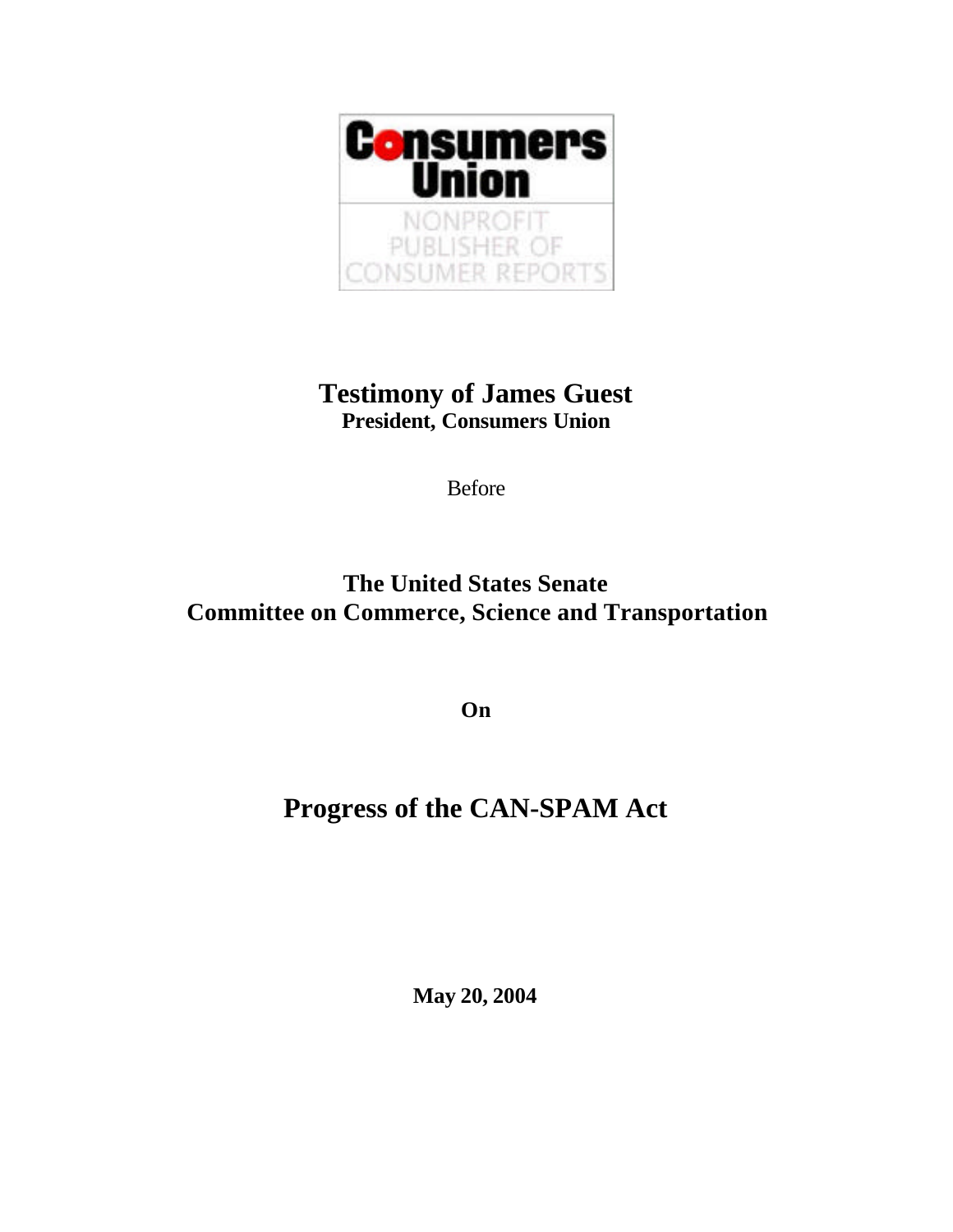Chairman McCain, Ranking Member Hollings, and other distinguished members of this committee, I would like to thank you for inviting me to address you again today on behalf of Consumers Union, <sup>1</sup> the non-profit publisher of Consumer Reports magazine.

Are consumers getting less unsolicited commercial email since the new anti-spam law went into effect in January? While it is still early to have definitive results, the answer unfortunately seems to be no—in fact, consumers appear to be receiving even more spam than ever. And just to provide some perspective on the volume of spam consumers are barraged with on a daily basis, Brightmail, a producer of anti-spam software, recently measured 63 percent of all Internet e-mail as spam, compared to just seven percent in March of 2001.

The Can-Spam law has not yet achieved its intended aim, but we should all acknowledge that this is a dynamic process. Much as it took a decade to enact a meaningful federal "do not call" list, in passing the spam law, this Committee needs to monitor developments with spam carefully and continually look for ways to fine-tune the "Can-Spam" Act. In order to truly "Can-Spam," Congress will need to update the law to keep abreast of new developments in technology, such as wireless spam, and keep on the trail of elusive spammers who are every day finding new ways to beat spam filters and evade anti-spam technologies.

But first, let's look at what's happened since the law went into effect in January.

 $\overline{a}$ 

 $1$  Consumers Union is a nonprofit membership organization chartered in 1936 under the laws of the State of New York to provide consumers with information, education and counsel about goods, services, health, and personal finance; and to initiate and cooperate with individual and group efforts to maintain and enhance the quality of life for consumers. Consumers Union's income is solely derived from the sale of *Consumer Reports*, its other publications and from noncommercial contributions, grants and fees. In addition to reports on Consumers Union's own product testing, *Consumer Reports* and *Consumer Reports Online* (with approximately 5 million paid circulation) regularly carry articles on health, product safety, marketplace economics and legislative, judicial and regulatory actions which affect consumer welfare. Consumers Union's publications carry no advertising and receive no commercial support.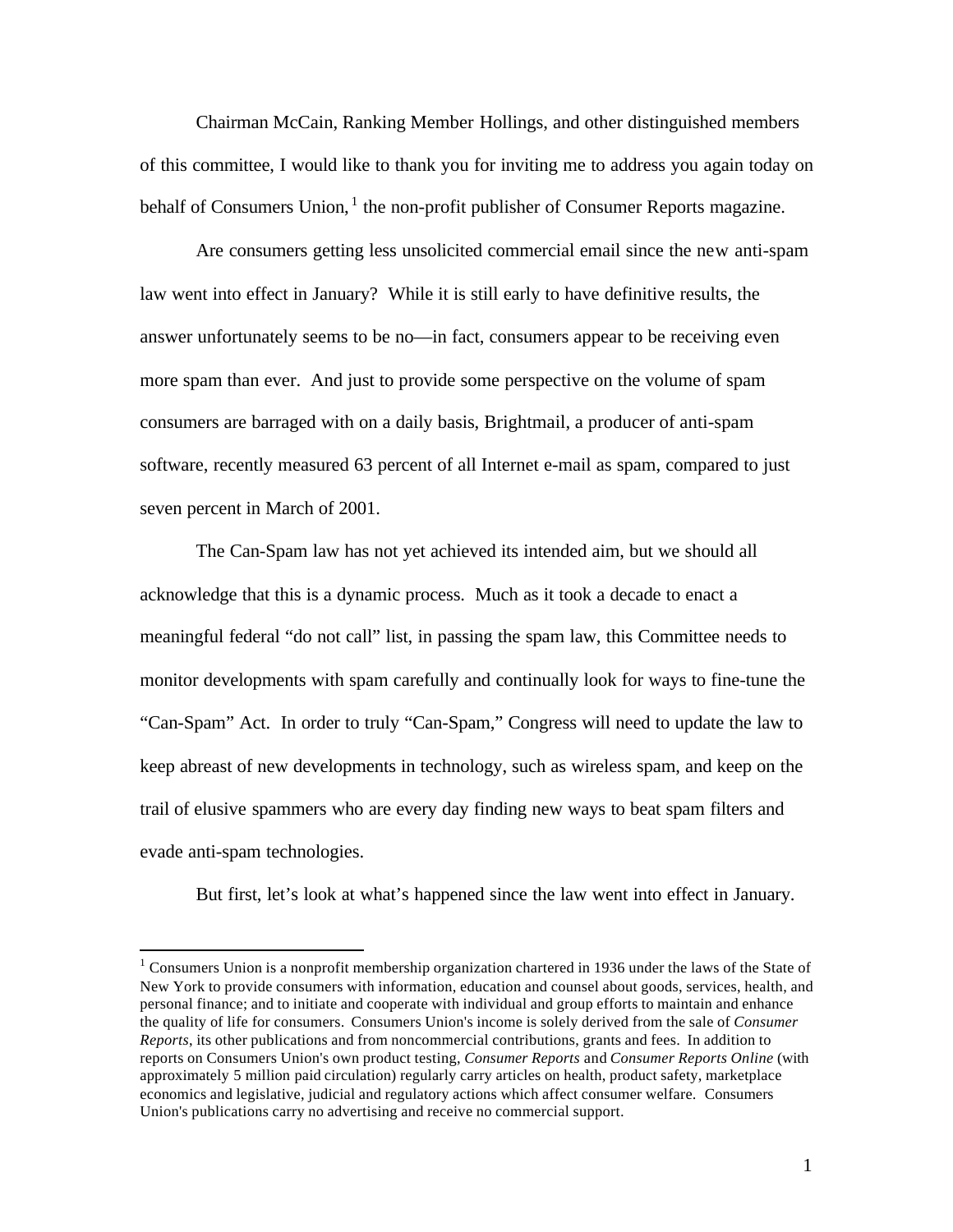This March, Consumer Reports commissioned a survey on spam drawn from a nationally representative panel of more than 2,000 online users. Our September 2004 issue of the magazine will include more in-depth reporting and spell out more details from the survey, but I wanted to provide a snapshot of what we found to help inform the discussion today:

- Most (80%) respondents reported that they had not seen any reduction of spam compared to three months ago—before the CAN-SPAM law went into effect.
- About two thirds (69%) of all respondents noted that spam comprised at least half of their emails.
- A majority of respondents found that the "unsubscribe" or "opt-out" links were not very effective in stopping spam from reaching their mailboxes.

Another survey conducted in March by the Pew Internet & American Life Project

also shows that spam does not appear to be on the decline. They found that:

- 24% of respondents are receiving more spam than before January 1
- 53% have not noticed any change
- 3% do not know
- Only 20% report that they are receiving less spam.

When our magazine reported on spam last August, our recommendation to

policymakers for any legislation attempting to reduce spam was to create an opt-in system coupled with a private right of action to allow individuals to bring suit. We were pushing this solution rather than legislation relying on Internet service providers (ISPs), the Federal Trade Commission (FTC), and state attorneys general for enforcement. The law that this Congress passed went a different direction, with a mechanism for consumers to "opt-out" of unsolicited commercial email.

Our recommendation to consumers at the time was that they not click on unsubscribe or "opt-out" links, as this may signal a spammer that the user's email address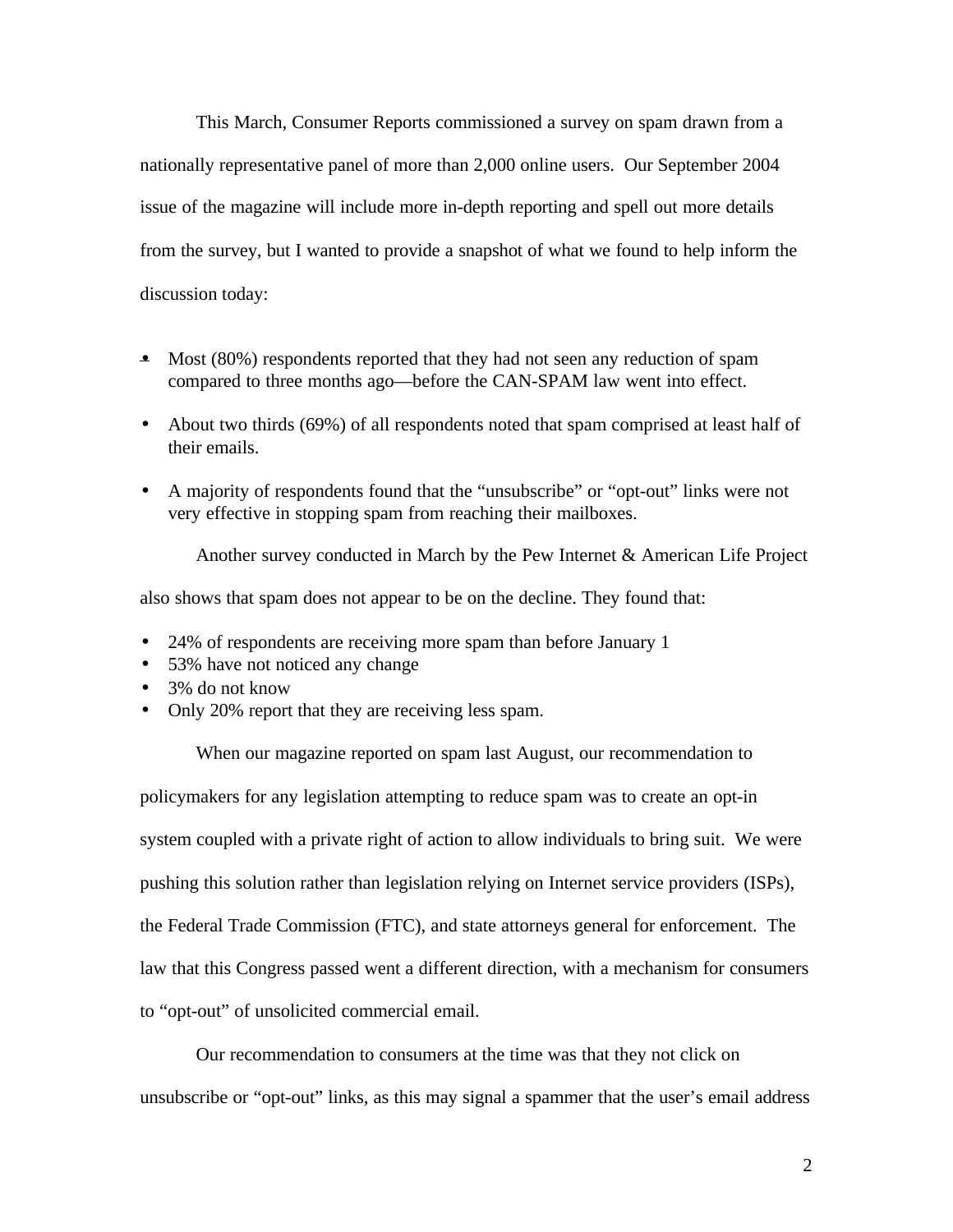works and cause them to get more spam. And our recommendation has not changed leaving users in a difficult position with perhaps no real remedy against spam for the time being.

We still believe that "opt-out" creates a tremendous burden on consumers, because they have to say no to each and every piece of unwanted email—which results in a big loss in time and a big increase in frustration. And as I indicated earlier, our survey results show that "opting out" has not even been effective in stopping the flow of spam.

But even worse, there's simply no way for consumers to distinguish between legitimate marketers and rogue spammers who will misuse an unsubscribe link. The result is a consumer catch-22, where the main remedy the law provides—an opportunity to opt-out—is one consumers shouldn't use.

We believe the core improvement necessary in the spam law is to change the model from "opt-out" to "opt-in." The law as it stands puts too much burden on consumers to block spam and makes it too difficult to hold spammers legally accountable for their inappropriate interference with consumers' email.

Imagine that you put a "do not solicit" sign at the front door of your home, and every company in the world could only ring your doorbell once, at which point you could tell that salesperson not to bother you anymore. You would need to keep track of each company you told not to solicit you, and if a company violated your request, you could petition the Federal Trade Commission to take up your case. Of course, this is an absurd burden to place on people. We all know that "do not solicit" means exactly that. Consumers can say no to advertising at their front door, period. The Federal Trade Commission's enactment of a robust "do not call" list means that now consumers have a

3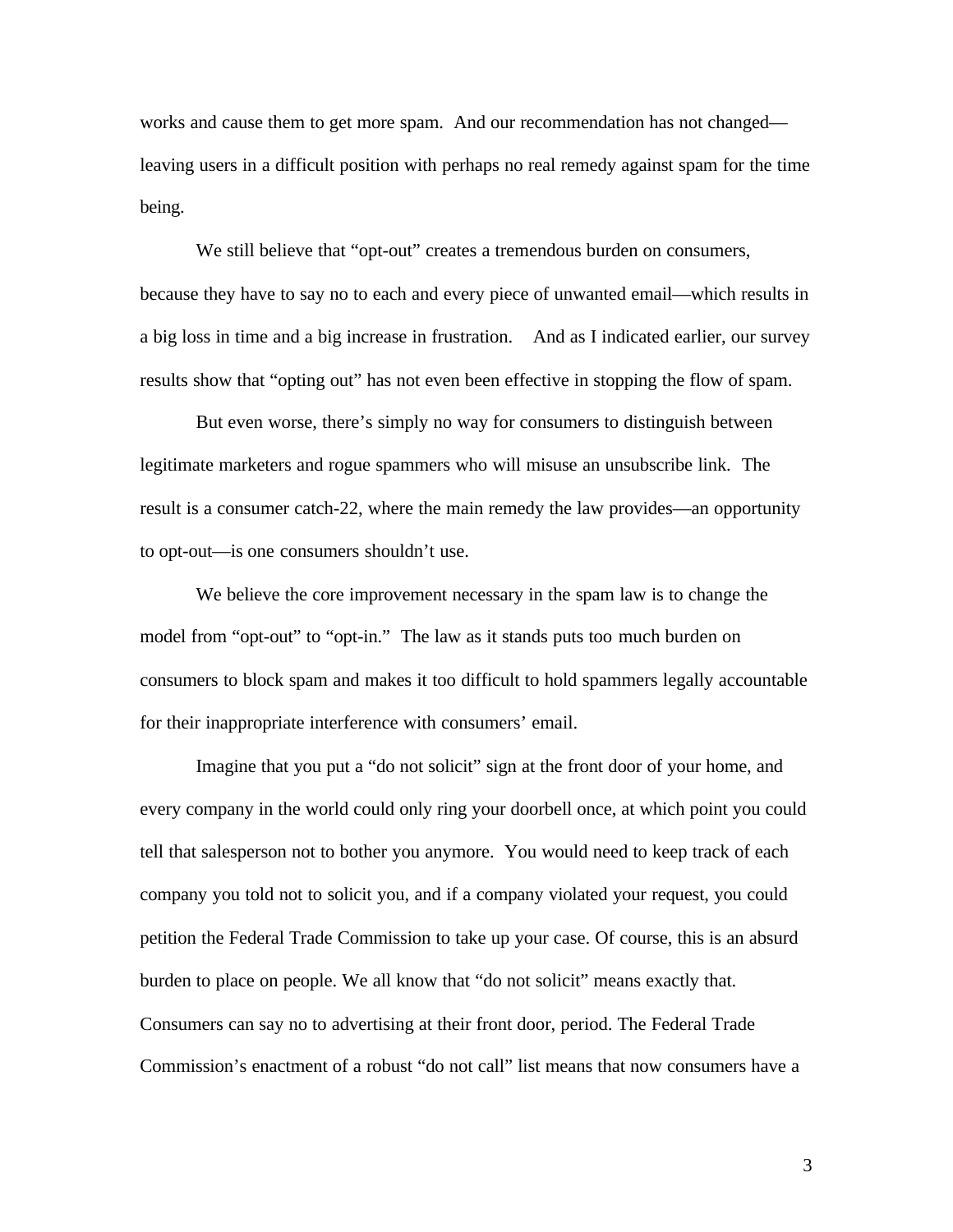real tool to say no advertising at the dinner table. Congress should provide consumers with a similar tool to say no to advertising on our computers.

To be clear, the law as passed had several excellent achievements: it prohibited senders from falsifying their identities, using misleading subject lines, and from harvesting email addresses in certain ways. By requiring that spam is clearly labeled and that pornographic email is effectively in an "email envelope," over time this law may reduce the amount of obscene and objectionable content that parents and children have to see.

However, the ingenuity of spammers appears to be bottomless and it will be an enormous challenge for Congress to keep pace with them. They find our addresses in novel ways. They have figured out myriad methods to avoid being filtered by ISPs and consumers. They have discovered how to commandeer our computers to send spam for them, and they are even finding new devices, besides our computers, where they can send us spam.

For example, Consumers Union is also taking a hard look at wireless spam—the act of spamming cell phones and pagers. It's a practice that's more distracting and invasive than computer spam, since phones receiving messages beep or vibrate with each message. And the economics of wireless spam are different, since the costs of these messages are often borne solely by the consumer—at the rate of up to 15 cents per message.

Congress was wise to attempt to ban wireless spam completely in the Can-Spam Act. Consumers Union submitted comments in the Federal Communications Commission's wireless spam proceeding this week, where we urged the Commission to

4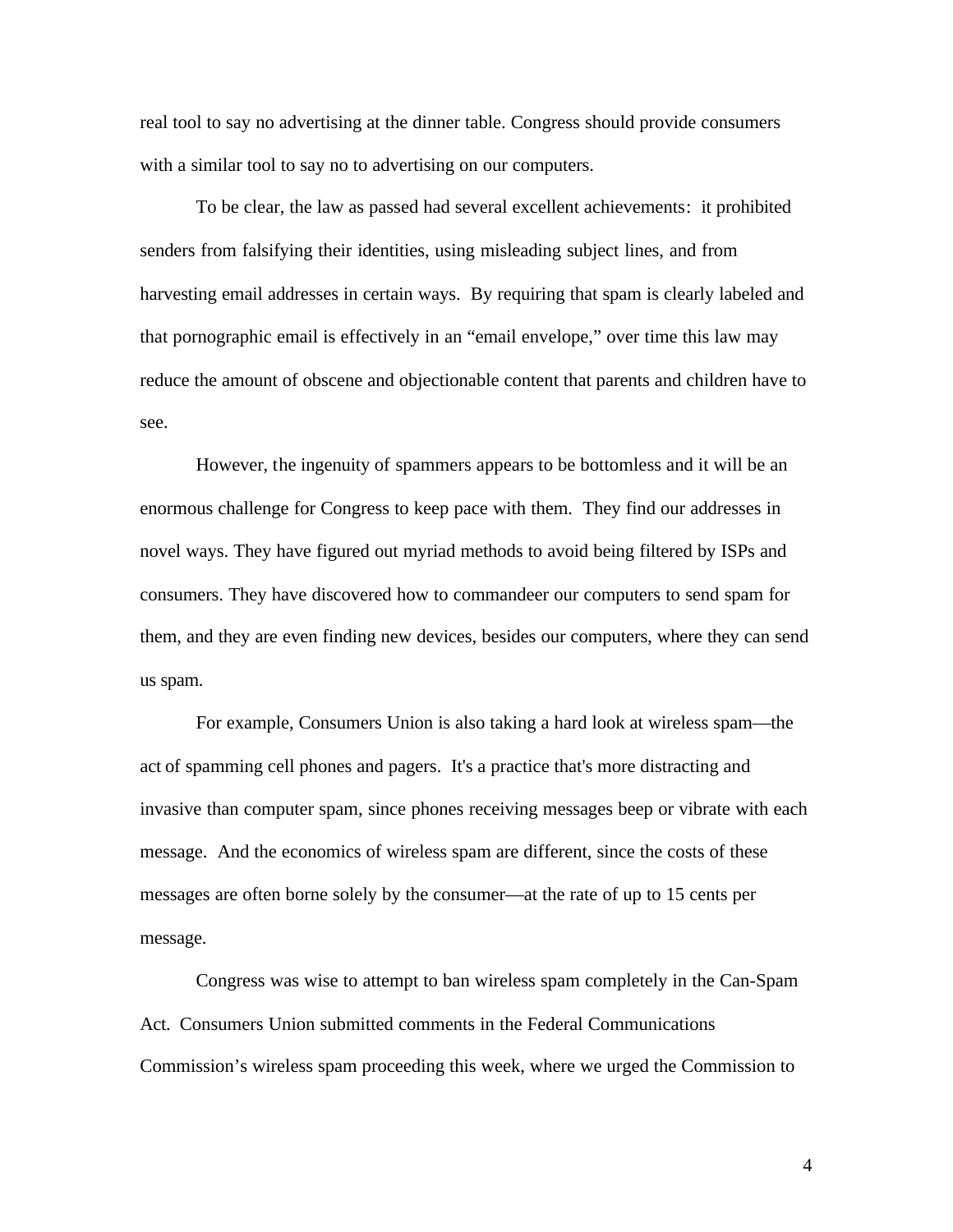ensure that certain kinds of wireless spam don't fall through the cracks. While wireless spam sent to an *email address* is prohibited under the Can-Spam Act, and wireless spam sent to a *telephone number* is under the purview of the National Do Not Call Registry (under the Telephone Consumer Protection Act), wireless spam sent to a *5-digit "short code"* that some wireless carriers now use may fall into a regulatory no-man's land. Wireless carriers are now pushing to explicitly exempt these 5 digit "short codes," though our position is that they should be covered either by the Do Not Call Registry or covered by the Can-Spam Act.

However, cell phone carriers may have a way around even these protections. Wireless companies are aggressively trying to get consumers to "opt-in" to business relationships with marketers, for example by getting them to vote on the TV program American Idol using 5 digit "short codes." Consumers should beware that simply by playing along with a TV show, they may unwittingly be signing up for loads of wireless spam.

Congress needs to take fine-tuning this law seriously because spam may not only make wireless devices less useful, but email in general as people are trusting it less spam may "kill the killer application," as FTC Commissioner Swindle put it. The Pew survey shows a jump in email users who have reduced their use of email because of spam—from 25% last June to 29% at present. A year ago, 52% of users said that they are less trusting of email because of spam; today, 63% of users report they are less trusting of email due to inboxes crammed with spam.

As our *Consumer Reports* investigation last August confirmed, spammers are difficult to prosecute because they are often impossible to find. They hide behind an

5